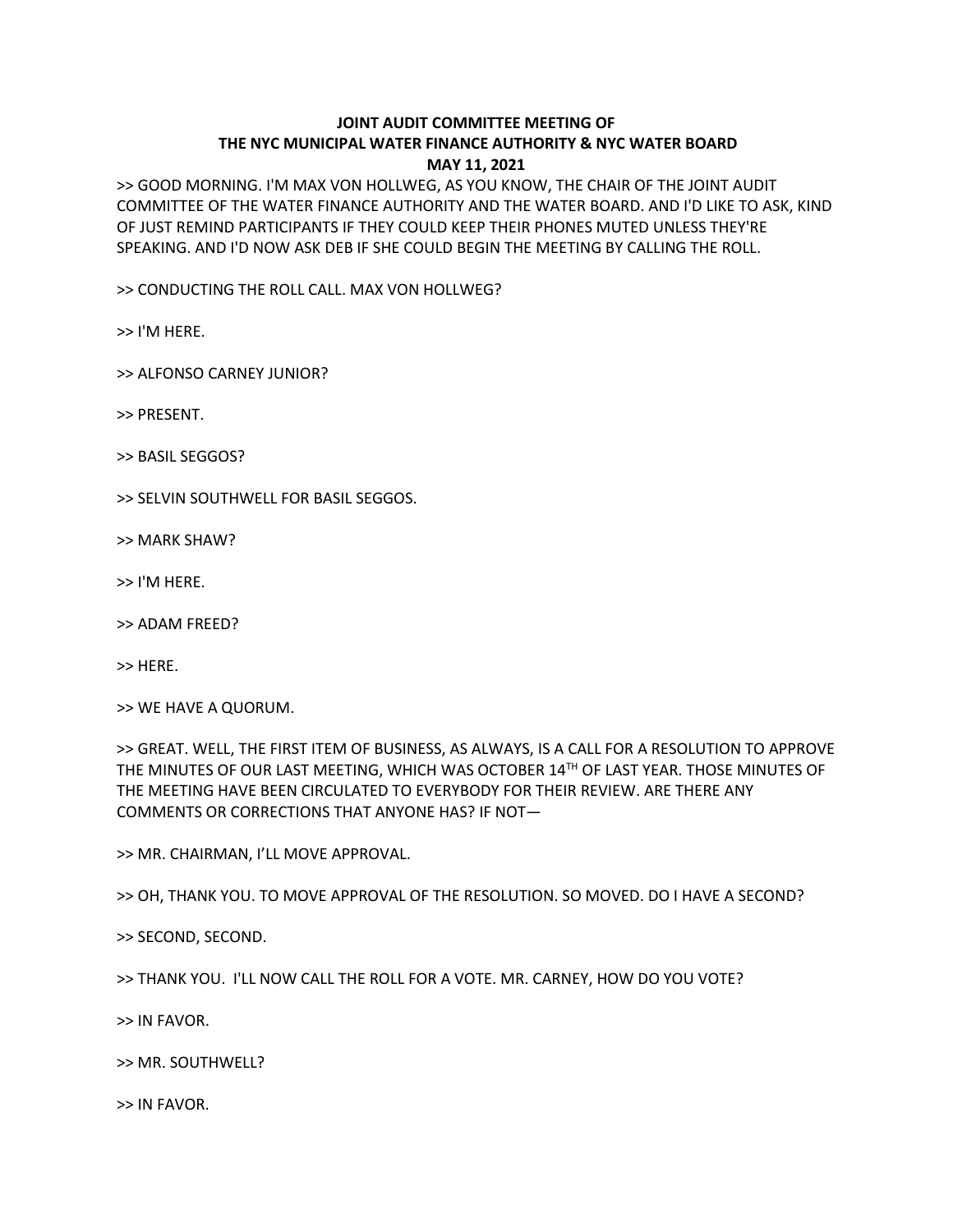>> MR. FREED?

>> APPROVE.

>> AND, MR. SHAW?

>> APPROVE.

>> AND I VOTE IN FAVOR OF THE RESOLUTION AS WELL. THAT RESOLUTION IS HEREBY ADOPTED. THE NEXT ITEM OF BUSINESS IS THE SELF-EVALUATION AND REVIEW OF THE ANNUAL REPORT OF THE AUDIT COMMITTEE. THIS IS PURSUANT TO OUR AUDIT COMMITTEE CHARTER. EVERY YEAR WE'RE REQUIRED TO PERFORM A SELF-EVALUATION OF OUR FUNCTIONS. AND WE'VE INCLUDED IN THE MATERIALS THAT HAVE BEEN CIRCULATED A REPORT OF OUR ACTIVITIES DURING CALENDAR YEAR 2020, WHEN, AS USUAL, WE MET, IN MAY, AS WE'RE MEETING NOW, AND WE MET LATER IN OCTOBER TO APPROVE THE AUDIT. THE PROPOSED RESOLUTION WOULD EXPRESS THE COMMITTEE'S OPINION THAT WE'RE FUNCTIONING IN A SATISFACTORY MANNER AND WOULD AUTHORIZE THE REPORT TO BE PRESENTED TO THE WATER AUTHORITY BOARD OF DIRECTORS AND ALSO TO THE WATER BOARD. DOES ANYONE HAVE ANY QUESTIONS REGARDING THE REPORT OF OUR ACTIVITIES IN 2020? IF NOT, I'LL CALL FOR—IF SOMEONE COULD MOVE THE RESOLUTION.

>> I MOVE APPROVAL, MR. CHAIRMAN.

>> AND DO I HAVE A SECOND?

>> SECOND.

>> THANK YOU. I WILL NOW CALL THE ROLL FOR A VOTE. MR. CARNEY, HOW DO YOU VOTE?

>> IN FAVOR.

>> MR. SOUTHWELL?

>> IN FAVOR.

>> MR. FREED?

>> IN FAVOR.

>> MR. SHAW?

>> IN FAVOR.

>> AND I, TOO, VOTE IN FAVOR. THAT RESOLUTION IS HEREBY APPROVED. THE NEXT ITEM ON THE AGENDA IS A REVIEW ITEM, AND IT'S A REVIEW OF THE INTERNAL CONTROLS MANUALS OF BOTH THE WATER AUTHORITY AND THE WATER BOARD. THIS IS DONE PURSUANT TO SECTION 2H OF OUR JOINT CHARTER, AND WE'RE CHARGED WITH REVIEWING THE RESPECTIVE INTERNAL CONTROL POLICIES OF BOTH THE AUTHORITY AND THE WATER BOARD EVERY YEAR. NOW, THE MOST RECENTLY UPDATED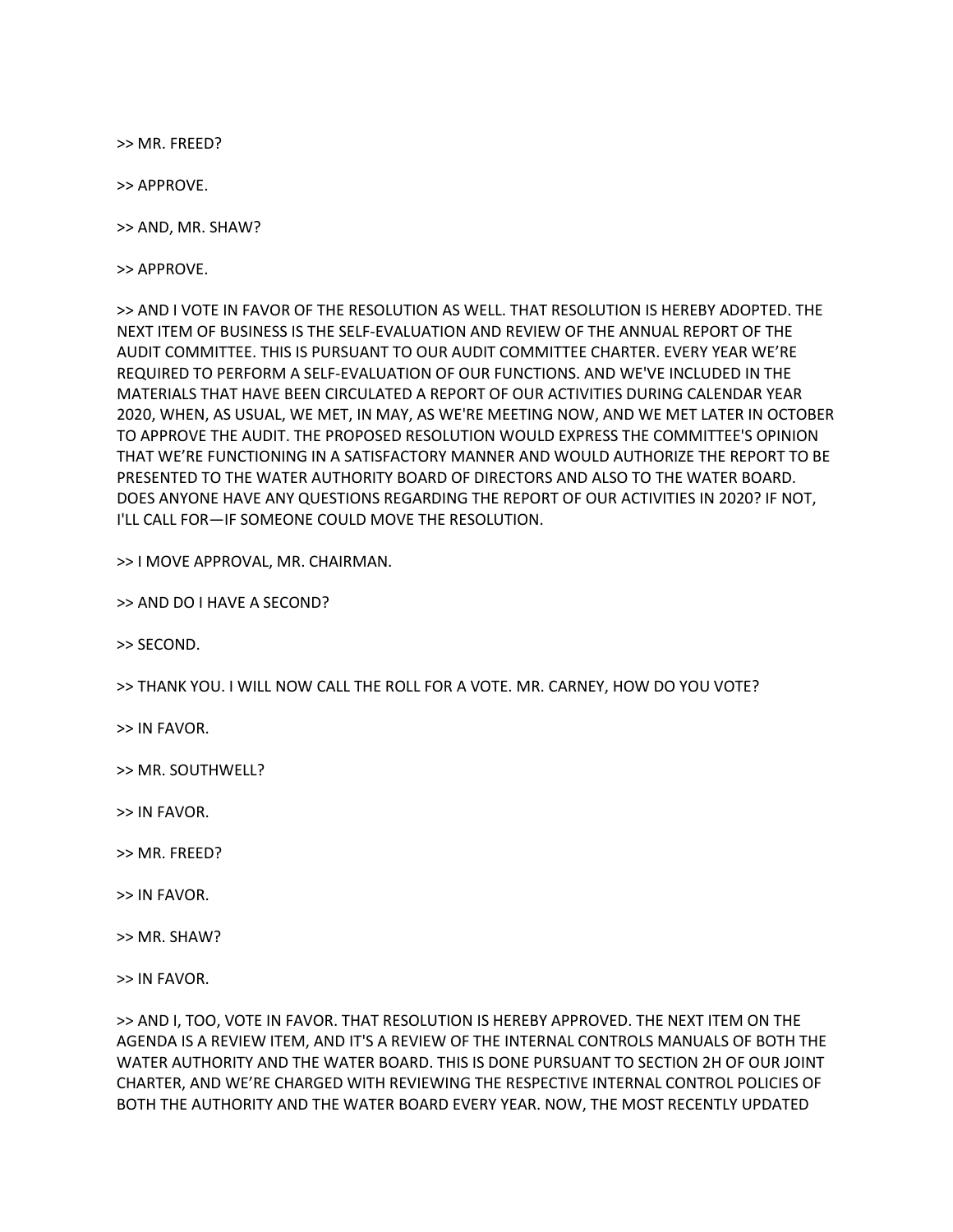POLICIES HAVE BEEN CIRCULATED TO THE COMMITTEE. THERE ARE NO PROPOSED CHANGES TO THE WATER BOARD'S POLICY, BUT THERE ARE SOME CHANGES PROPOSED TO THE AUTHORITY'S POLICY, AND A BLACK LINE OF THE CHANGES HAS BEEN PROVIDED IN THE MATERIALS EVERYONE'S HAD TO REVIEW. AND BOB BALDUCCI, THE COMPTROLLER OF THE AUTHORITY, AND OMAR NAZEM, THE TREASURER OF THE WATER BOARD, ARE AVAILABLE TO ANSWER ANY QUESTIONS REGARDING THOSE CHANGES. ARE THERE ANY QUESTIONS?

>> NO QUESTIONS, MR. CHAIRMAN, HERE. THIS IS CARNEY. I DO HAVE A—

>> THAT'S GREAT. YES?

>> IT'S ON PAGE 25 OF 30, OR PAGE 9 OF THE FINANCIAL ACCOUNTING. I'M SORRY. THE SUBTITLE IS "FINANCIAL ACCOUNTING AND REPORTING." I READ THESE THINGS. FORGIVE ME FOR THAT. HA HA! BUT IN THE PARAGRAPH THAT FOLLOWS THE SUB-SUBTITLE "RECORDING BOND ISSUANCE COSTS," THE LAST FULL SENTENCE IN THAT PARAGRAPH BEGINS "PAYMENTS AFTER THE CLOSING DATA PROCESSED IN THE SAME MANNER AS ALL OTHER INVOICES AS DESCRIBE." IT SHOULD BE "DESCRIBED," I THINK, "IN MORE DETAIL IN THE VENDOR PAYMENT SECTION…" OF THIS MANUAL. FORGIVE ME FOR NITPICKING TO THAT DEGREE. BUT WHOEVER DID THIS DID A FINE JOB. EVERY ONCE IN A WHILE, YOU JUST MISS ONE.

>> GOOD MORNING, CHAIR. GOOD MORNING, MEMBERS. IS IT OK IF WE MAKE THAT CHANGE HERE AND JUST SUBMIT THIS AS I'LL AMEND IT?

>> YES, BOB, OF COURSE.

 $>> OK.$ 

>> YES.

>> AND THERE WAS ACTUALLY ANOTHER ONE I SAW WHERE WE SAID WE EMAILED--WE SAY WE SUBMIT BY EMAIL. IT SHOULD BE BY EMAIL, AND IT SAYS "EMAILED," SO I WOULD LIKE TO TAKE OUT THE "-ED" AND MAKE THAT CHANGE.

>> SO WE'LL USE THAT "D" HERE.

[LAUGHTER]

>> GOOD CATCH.

>> GOOD. OK. THANK YOU. WE'LL MAKE THOSE CHANGES, AND THIS WILL BE OUR—

>> THANK YOU, BOB.

>> THANK YOU.

>> IF THERE ARE NO OTHER QUESTIONS OR COMMENTS, WE CAN MOVE ON TO THE NEXT ITEM. AS I SAID, NO RESOLUTION IS REQUIRED. THIS IS A REVIEW ITEM ONLY. THE NEXT ITEM ON OUR AGENDA IS THE PRESENTATION OF THE AUDIT PLAN, INCLUDING A DISCUSSION OF ANY NEW ACCOUNTING AND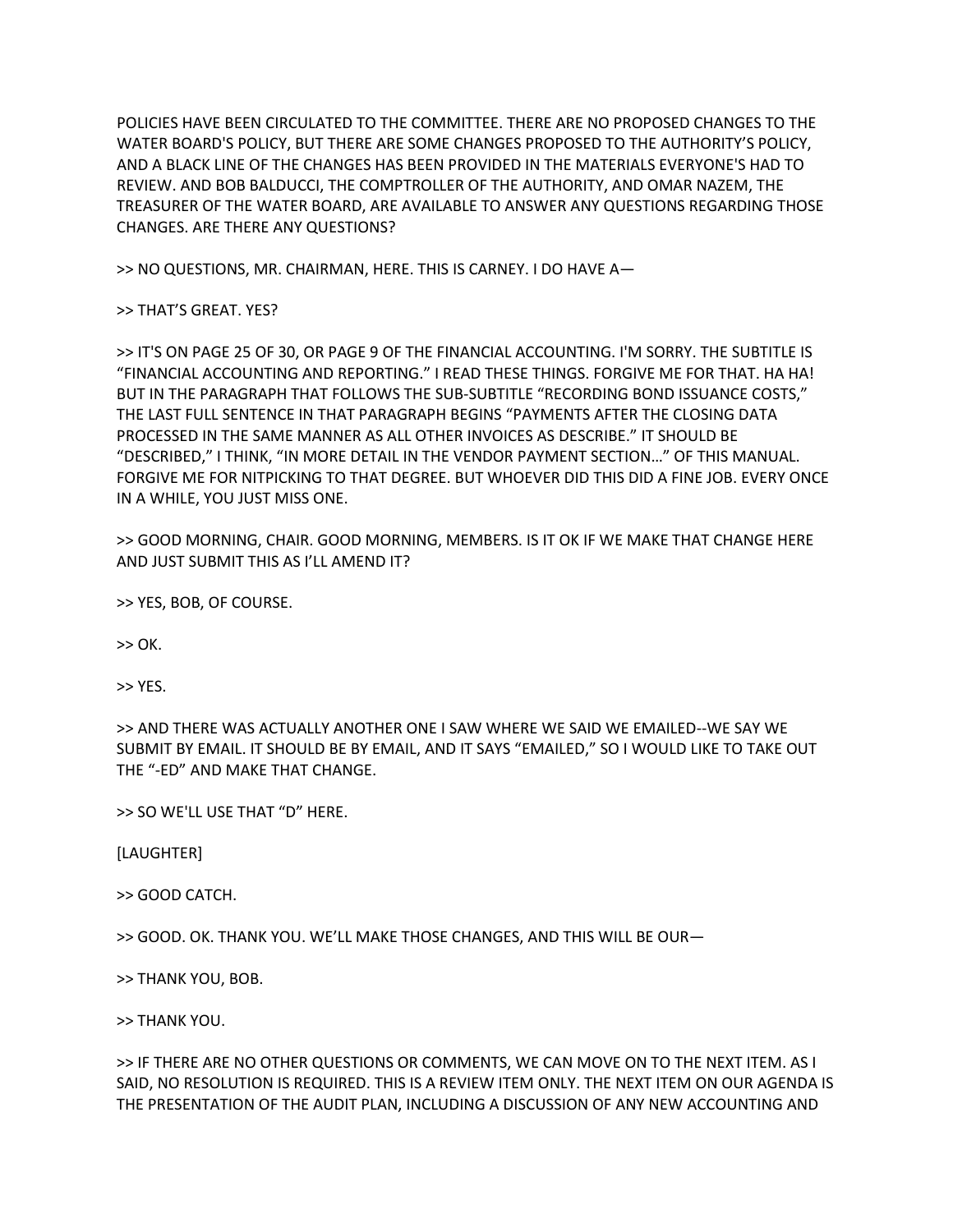AUDITING STANDARDS. GRANT THORNTON, THE WATER AND SEWER SYSTEM'S INDEPENDENT AUDITORS, ARE HERE TO PRESENT THEIR AUDIT PLAN FOR FISCAL YEAR 2021, AND I'D NOW LIKE TO TURN IT OVER TO BOB BALDUCCI TO INTRODUCE THE AUDITORS. AND TAKE IT FROM HERE, BOB.

>> YES. HI. SO I JUST WANT TO REMIND EVERYONE GRANT THORNTON, LAST YEAR WAS OUR NEW AUDITORS ON THE ENGAGEMENT. IT WAS A VERY SMOOTH TRANSITION, AS I'VE EXPERIENCED, WHEN WE TRANSITION TO A NEW AUDITOR. AND WE WOULD LIKE TO WELCOME BACK THE ENGAGEMENT PARTNER, NICHOLAS LAZZARUOLO. HE'LL INTRODUCE HIS TEAM, AND HE WILL PRESENT THE AUDIT PLAN. NICHOLAS?

>> GREAT. THANK YOU, BOB. AND GOOD MORNING, MR. CHAIRMAN AND JOINT AUDIT COMMITTEE MEMBERS. IT'S GREAT TO BE WITH YOU THIS MORNING. ON BEHALF OF GRANT THORNTON, MY NAME IS NICK LAZZARUOLO. AS BOB MENTIONED, I AM THE ENGAGEMENT PARTNER FOR THIS AUDIT. I'M JOINED BY MARLA HUMMEL. MARLA IS THE OVERALL ENGAGEMENT PARTNER FOR THE CITY OF NEW YORK, AND SHE SUPPORTS ME AND FOR PURPOSES OF THIS ENGAGEMENT. I'M ALSO JOINED BY TWO OF OUR AUDIT MANAGERS, BENJAMIN KLEIN AND KYLE CHUBER, WHO YOU'LL BE HEARING ABOUT LATER AS WE GO THROUGH OUR PRESENTATION. AND SPEAKING OF OUR PRESENTATION, I KNOW YOU GUYS HAVE HAD THE OPPORTUNITY TO RECEIVE THE MATERIALS IN ADVANCE. SO WHAT I'M GOING TO DO IS JUST HIGHLIGHT SOME KEY AREAS AND THEN REALLY OPEN IT UP TO ANY QUESTIONS THAT YOU MAY HAVE ON ANYTHING THAT WE COVER OR ANYTHING THAT, YOU KNOW, THROUGH YOUR READING, YOU'D LIKE TO ASK ABOUT. SO I'LL BEGIN BY JUST DISCUSSING, REALLY, OUR RESPONSIBILITIES. AND SO WE WILL BE PERFORMING AN AUDIT OF THE COMBINING FINANCIAL STATEMENTS OF THE NEW YORK CITY MUNICIPAL WATER FINANCE AUTHORITY AND THE NEW YORK CITY WATER BOARD AS OF AND FOR THE YEAR ENDED JUNE 30, 2021. AS PART OF OUR AUDIT, WE WILL THEN BE EXPRESSING AN OPINION ON THOSE FINANCIAL STATEMENTS. IN ADDITION TO THE OPINION ON THE FINANCIAL STATEMENTS, WE'RE ALSO REQUIRED TO READ THE INFORMATION INCLUDED WITHIN THE ANNUAL REPORT AS WELL AS THE OTHER REQUIRED SUPPLEMENTARY INFORMATION TO ENSURE THAT IT IS MATERIALLY CONSISTENT WITH THE INFORMATION THAT'S INCLUDED WITHIN THE COMBINING FINANCIAL STATEMENTS. WE ARE ALSO REQUIRED TO COMMUNICATE ANY IDENTIFIED ABUSE OR FRAUD THAT MAY COME TO OUR ATTENTION DURING THE COURSE OF OUR AUDIT AS WELL AS ANY MATERIAL WEAKNESSES OR SIGNIFICANT DEFICIENCIES IN INTERNAL CONTROLS OVER FINANCIAL REPORTING AS WELL AS REPORTING ANY MATERIAL NON-COMPLIANCE RELATED TO LAWS, REGULATIONS, CONTRACTS AND/OR GRANT AGREEMENTS. IN ADDITION AS PART OF THIS PRESENTATION, IN ACCORDANCE WITH OUR PROFESSIONAL RESPONSIBILITIES, WE ARE REQUIRED AS YOUR EXTERNAL AUDITORS TO NOW TURN THE DISCUSSION OVER TO YOU AS A COMMITTEE AND ASK YOU EXPLICITLY, ARE ANY MEMBERS OF THE JOINT AUDIT COMMITTEE AWARE OF ANY ABUSE OR FRAUD THAT OCCURRED DURING THE YEAR THAT COULD POTENTIALLY IMPACT THIS AUDIT WORK PLAN?

>> THANK YOU. THIS IS CARNEY. NO.

>> AND THIS IS MAX VON HOLLWEG. NO.

>> THIS IS ADAM. NO.

>> GREAT.

>> MARK SHAW. NO.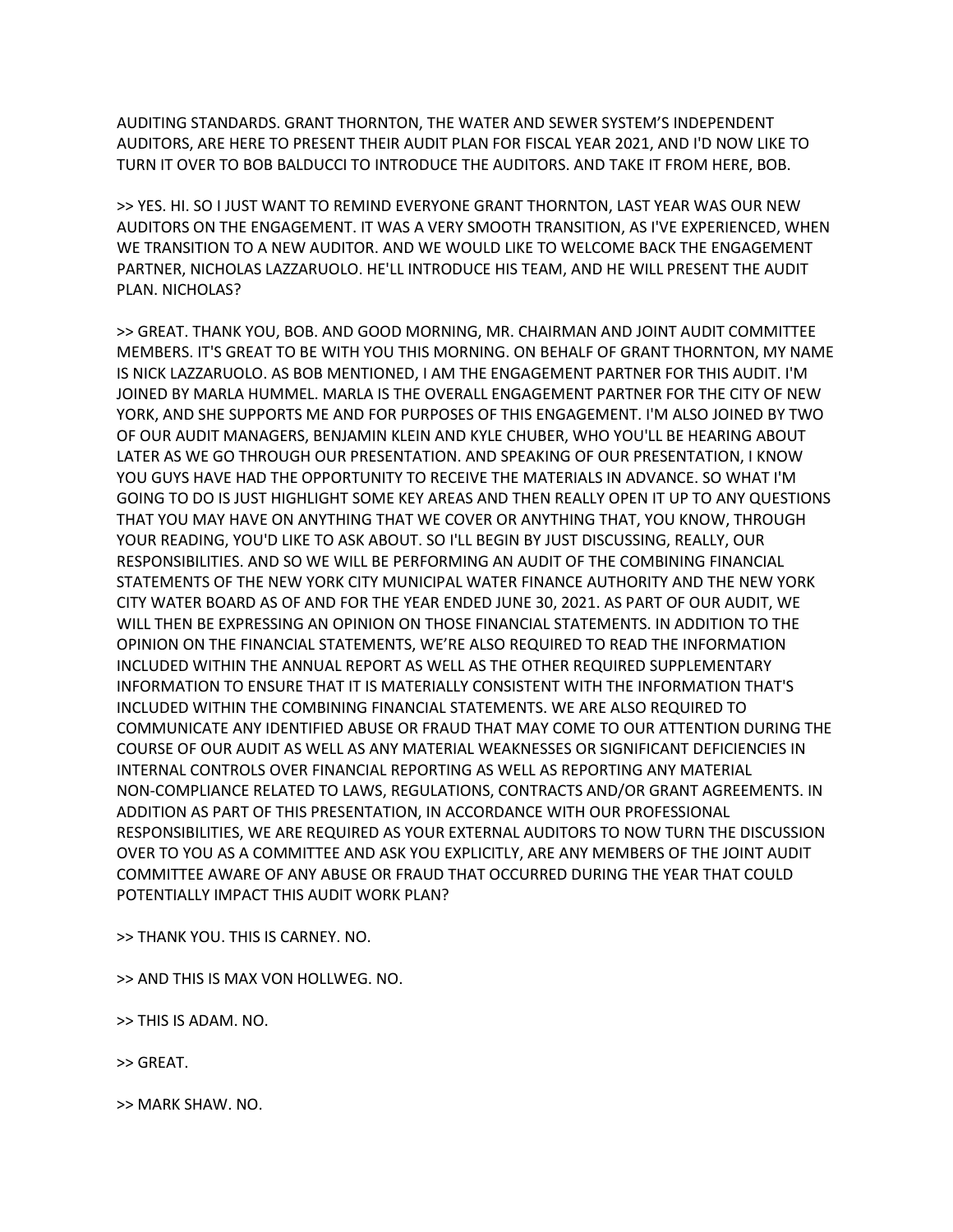## >> SELVIN SOUTHWELL. NO.

>> HEARING ALL COMMITTEE MEMBERS, THANK YOU VERY MUCH. WE APPRECIATE THAT. NOW JUST TO REITERATE OUR AUDIT APPROACH. AND SO AS BOB MENTIONED, LAST YEAR WAS OUR FIRST YEAR AS THE AUDITORS FOR THESE COMBINING FINANCIAL STATEMENTS. AND SO WE HAD TO REALLY OBTAIN AN UNDERSTANDING OF THE INTERNAL CONTROL ENVIRONMENT. NOW THAT WE HAVE AN UNDERSTANDING OF THE INTERNAL CONTROLS, WHAT WE DO AS PART OF OUR PLANNING PROCESS IS REALLY UPDATE OUR UNDERSTANDING TO SEE IF THERE WERE ANY CHANGES TO THE CONTROL ENVIRONMENT THAT COULD POTENTIALLY IMPACT OUR AUDIT PROCEDURES. FROM THAT STANDPOINT, WE THEN PERFORM A RISK ASSESSMENT THAT FOCUSES ON THE AREAS WITHIN THE COMBINING FINANCIAL STATEMENTS THAT WE FEEL COULD POTENTIALLY LEAD TO MATERIAL MISSTATEMENT. FROM THAT STANDPOINT, WE DETERMINE WHAT WOULD BE THE APPROPRIATE MATERIALITY BENCHMARK FOR THIS AUDIT. AND THEN ONCE MATERIALITY IS ESTABLISHED, WE THEN DESIGN OUR AUDIT PROCEDURES BOTH FROM A CONTROLS AND A SUBSTANTIVE TESTING STANDPOINT TO ENSURE THAT WE'RE FOCUSING ON THOSE AREAS THAT COULD POTENTIALLY LEAD TO MATERIAL MISSTATEMENT. AND IN SPEAKING IN TERMS OF MATERIALITY, THE BENCHMARK THAT WE'RE USING FOR THIS YEAR'S FINANCIAL STATEMENT AUDIT IS TOTAL EXPENSES. AND THAT BENCHMARK IS CONSISTENT WITH THE PRIOR YEAR. IN ADDITION, WHEN WE THINK ABOUT THE TIMELINE OF THIS AUDIT, THE TIMELINE OF THE AUDIT IS CONSISTENT WITH THE PRIOR YEAR. SO WE ARE CURRENTLY IN THE PROCESS OF OUR PLANNING PROCEDURES WITH MANAGEMENT. THEN OUR I.T. AUDIT PROFESSIONALS WILL BE COMING OUT TO THE FIELD TO PERFORM THEIR WORK ON THE FINANCIAL REPORTING SYSTEMS OF THE NEW YORK CITY FINANCE AUTHORITY AND WATER BOARD. AND THEN, FROM THERE, WHAT WE'LL DO IS WE'LL BE EVALUATING THE INTERNAL CONTROL ENVIRONMENT AND PERFORMING OUR SUBSTANTIVE TESTING PROCEDURES IN THE AUGUST/SEPTEMBER TIMEFRAME, AND THEN LOOK TO CONCLUDE THIS AUDIT AROUND THE END OF SEPTEMBER TO ENSURE THAT WE MEET THE APPROPRIATE DEADLINES THAT HAVE BEEN ESTABLISHED. OUR CLIENT SERVICE TEAM IS CONSISTENT FROM PARTNER THROUGH MANAGER. SO, MYSELF, MARLA, BOTH KYLE AND BENJAMIN, WERE ALL PART OF THE ENGAGEMENT TEAM LAST YEAR. AND SO THAT KNOWLEDGE THAT WE GAINED LAST YEAR IN WORKING WITH BOB AND NAMECA AND THE REST OF THE TEAM WILL BE TRANSFERRED OVER, AS WELL AS OUR I.T. AUDIT PROFESSIONALS. THEIR TEAM IS CONSISTENT AS WELL. SO, BEFORE I TURN IT OVER TO MY MANAGER, KYLE CHUBER, TO GO THROUGH SOME OF THE SIGNIFICANT AREAS OF FOCUS, I WANT TO PAUSE AND SEE, DOES ANYONE HAVE ANY QUESTIONS WITH ANYTHING THAT I'VE COVERED THUS FAR?

>> MR. LAZZARUOLO, THIS IS CARNEY. YOUR MATERIALITY PAGE, I GOT IT. THE TOTAL EXPENSES ARE THE APPROPRIATE BENCHMARK, BUT WHEN I READ IT, MY FIRST THOUGHT WAS AND WAS MY FIRST QUESTION WAS, WHAT OTHER, FOR THIS PARTICULAR AUDIT, ARE THERE OTHER POSSIBLE BENCHMARKS THAT YOU MIGHT HAVE CONSIDERED? IT'S AN HONEST QUESTION. I HAVE NO IDEA WHAT ELSE THERE MIGHT HAVE BEEN THAT YOU WOULD LOOK AT TO DETERMINE MATERIALITY.

>> YEAH, NOW, THAT'S A GREAT QUESTION. AND SO TWO OTHER POTENTIAL OPTIONS FOR MATERIALITY BENCHMARKS COULD BE THE REVENUES AS WELL AS THE ASSETS. BUT IN UNDERSTANDING THE OVERALL OPERATIONS OF THESE COMBINING FINANCIAL STATEMENTS OF THE WATER BOARD AND THE FINANCE AUTHORITY, WE FELT THAT TOTAL EXPENSES IS MOST INDICATIVE OF OPERATIONS AND THEREFORE THE APPROPRIATE BENCHMARK TO UTILIZE.

>> OK, FAIR ENOUGH. AND THANK YOU.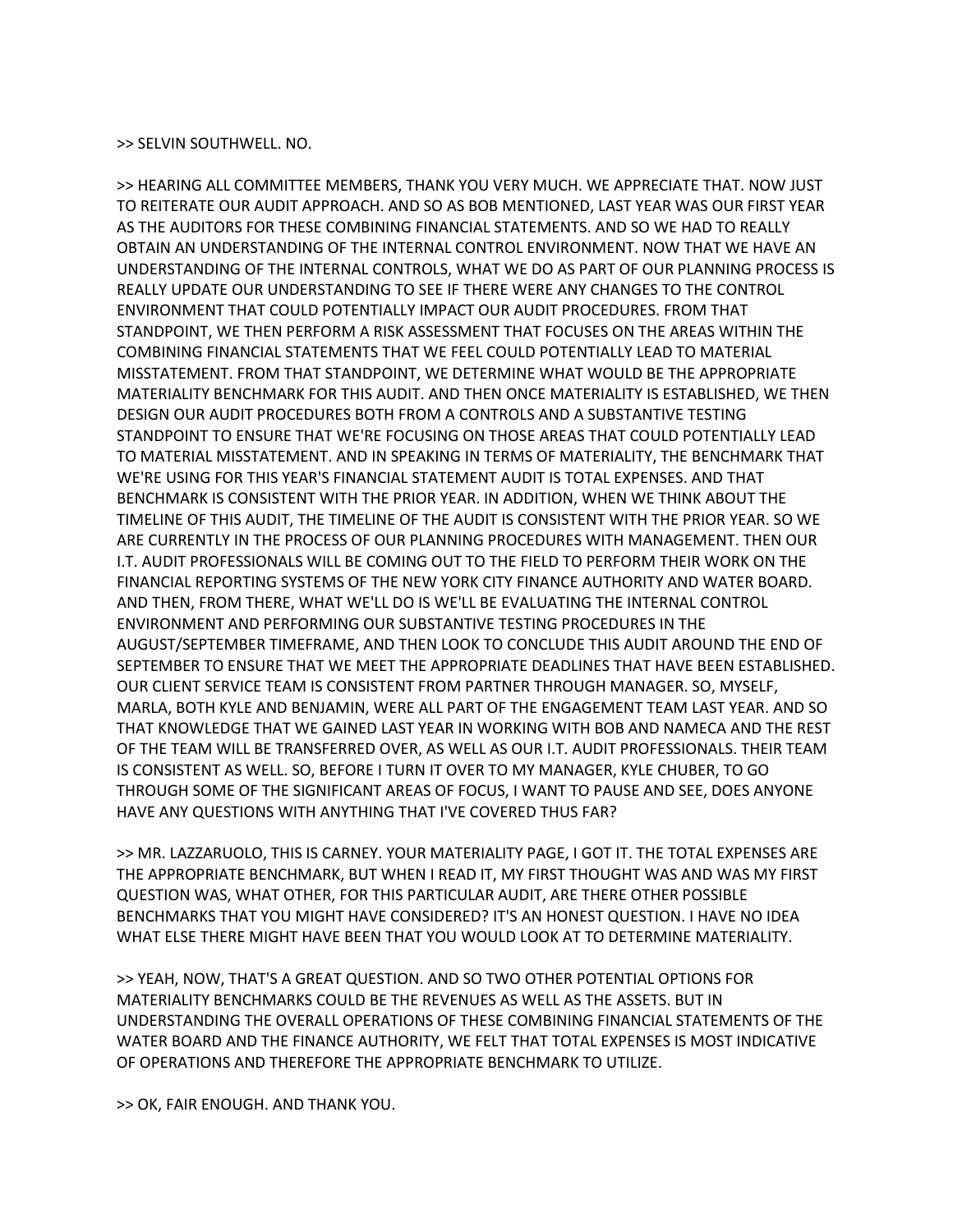## >> BOB? OK.

>> HEARING NO OTHER QUESTIONS FOR THE TIME BEING, I'M NOW GOING TO TURN IT OVER TO KYLE, AND HE'S GOING TO TALK ABOUT SOME OF THOSE SIGNIFICANT AREAS OF AUDIT FOCUS. SO, KYLE?

>> THANK YOU, NICK. AND GOOD MORNING, EVERYONE. AS NICK MENTIONED, I'M GOING TO BE GOING THROUGH THE NEXT COUPLE OF SLIDES, JUST THE SIGNIFICANT RISKS AND OTHER AREAS OF FOCUS FOR OUR CURRENT YEAR AUDIT. SO THE FIRST AREA OF FOCUS IS BILLED AND UNBILLED REVENUE AND RECEIVABLES, SPECIFICALLY THE WATER SUPPLY AND DISTRIBUTION AND SEWER COLLECTION AND TREATMENT REVENUE. IN ORDER TO TEST THESE REVENUES, WE PERFORM A REASONABLENESS TESTING ON THE RELATED REVENUE AND RECEIVABLES BY UTILIZING DATA PROVIDED BY THE SYSTEM, SUCH AS WATER CONSUMPTION FOR THE YEAR, AS WELL AS COMBINED WATER AND SEWER RATE. WE THEN PERFORMED DETAILED SUBSTANTIVE TESTING ON A SAMPLE OF THESE TRANSACTIONS AND REVIEWED KEY SUPPORTING DOCUMENTS, SUCH AS INVOICES, CHECK COPIES, AS WELL AS METER READS. WE THEN GAINED AN UNDERSTANDING OF THE ALLOWANCE METHODOLOGY AS WELL AS THE RESERVE AMOUNTS UTILIZED WITHIN THIS CALCULATION. AND WE RECALCULATE THIS BALANCE JUST TO ENSURE REASONABLENESS AT YEAR END. WE PERFORM A TEST OF CONTROLS TO ENSURE CERTAIN TRANSACTIONS ARE APPROVED AND REVIEWED BEFORE THEY RECORD TO THE FINANCIAL STATEMENTS. AND WE ALSO ENSURE PROPER CUTOFF TO ENSURE THAT ALL TRANSACTIONS THAT WERE RECORDED IN FISCAL '21 WERE EARNED IN '21 AS WELL. THE NEXT AREA OF FOCUS IS THE EVALUATION OF INVESTMENTS AS WELL AS DERIVATIVE INSTRUMENTS. AND WE TESTED INVESTMENTS, SPECIFICALLY THE REASONABLENESS OF INVESTMENT-RELATED INCOME, BY UTILIZING OUR PRICING GROUP AND PERFORMING FAIR MARKET VALUE AND PURCHASE AND SALES TESTING DURING THE YEAR. WE CONFIRM INVESTMENT POSITIONS AS OF YEAR END AND TO REVIEW INVESTMENT STATEMENTS TO ENSURE PROPER LEVELING AND THAT THE FAIR VALUE MEASUREMENT OF THESE INVESTMENTS IS APPROPRIATE AS WELL. WE ALSO CONFIRM BALANCES RELATED TO THE SWAP AGREEMENT THAT IS UTILIZED BY THE SYSTEM. AND WE ENGAGE FOR OUR SPECIALISTS TO REVIEW THE UNDERLYING ASSUMPTIONS OF THESE BALANCES TO ENSURE THAT THE CALCULATION AND BALANCES ARE APPROPRIATE AS OF YEAR END. OUR NEXT AREA OF FOCUS IS UTILITY PLANT AND SERVICE CONSTRUCTION. AND TO TEST THOSE BALANCES, WE REVIEW, ROLL FORWARDS THAT THE SYSTEM PROVIDES, AND WE TEST CAPITAL ADDITIONS AS WELL AS CONSTRUCTION IN PROGRESS TO ENSURE THAT THESE BALANCES ARE REASONABLE AND SHOULD BE CAPITALIZED DURING THE YEAR. AND WE TEST APPRECIATION FOR REASONABLENESS BY REVIEWING AVERAGE FIXED ASSETS AND PERFORMING A CALCULATION AS WELL. FOR BONDS AND NOTES PAYABLE, WE CONFIRM THESE OUTSTANDING DEBT BALANCES WITH THE APPROPRIATE PARTIES, AND WE REVIEW FISCAL '21 DEBT-RELATED ACTIVITY, SPECIFICALLY INTEREST EXPENSE FOR REASONABLENESS, AND WE ENSURE THAT THE SYSTEM IS IN COMPLIANCE WITH DEBT COVENANTS AS WELL AT YEAR END. AND WE ALSO ASSESS THE ADEQUACY OF FOOTNOTE DISCLOSURES AS WELL. OUR NEXT AREA OF FOCUS IS EXPENSES, WHERE WE TEST A SAMPLE OF EXPENSES AND REVIEW SUPPORTING DOCUMENTS, SUCH AS THE INVOICE AND CHECK COPY. AND WE'LL ALSO ENSURE THAT THESE EXPENSES FLOW INTO THE APPROPRIATE FINANCIAL STATEMENT LINE ITEM BY REVIEWING BUDGET CODE AND OTHER INFORMATION. AND WE PERFORM A TEST OF CONTROLS OVER THESE DISBURSEMENTS TO ENSURE THEY'RE REVIEWED AND APPROVED BEFORE THEY ARE RECORDED AS WELL. AS PART OF OUR AUDIT, WE REVIEW SIGNIFICANT ACCOUNTING ESTIMATES, SUCH AS DEPRECIATION EXPENSE, THE ALLOWANCE FOR DOUBTFUL ACCOUNTS, THE SWAP AGREEMENT, AND OTHERS. AND OUR PROCEDURES HAVE BEEN DESIGNED IN PART TO REVIEW THESE ESTIMATES TO ENSURE THEY'RE REASONABLE AT YEAR END AND TO ENSURE ALL ASSUMPTIONS ARE APPROPRIATE AS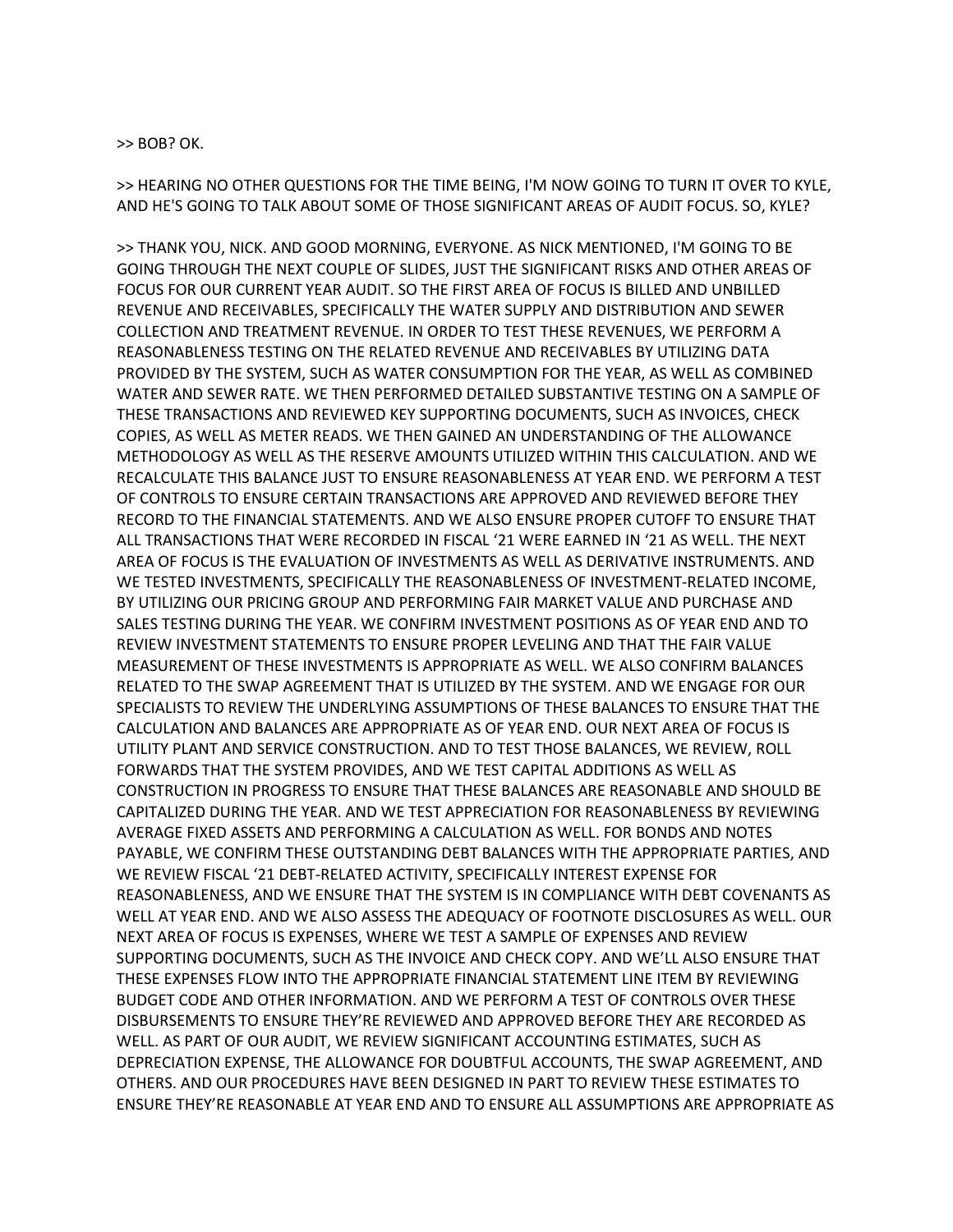WELL. AND OUR LAST AREA OF FOCUS IS THE FINANCIAL STATEMENT DISCLOSURES. AS PART OF OUR AUDIT, WE AGREE ALL DISCLOSURES TO OUR AUDIT WORK PAPERS, AND WE ENSURE NEW PRONOUNCEMENTS THAT WE'LL DISCUSS LATER ON IN THE PRESENTATION ARE APPROPRIATELY DOCUMENTED WITHIN THE FINANCIAL STATEMENTS AND APPLIED CONSISTENTLY THROUGHOUT THE FINANCIAL STATEMENTS, AS WELL. AND WITH THAT, I THINK I'LL TURN IT BACK OVER TO NICK TO COVER OUR TECHNOLOGY SUPPORT AS PART OF THE AUDIT PROCESS. NICK?

>> GREAT. THANK YOU.

>> GOOD MORNING. EXCUSE ME FOR INTERRUPTING. GOOD MORNING. FOR THE RECORD, THIS IS JON GOLDIN JOINING.

>> DAVID WOMACK JOINING AS WELL.

>> THANK YOU. AND SO, AS I MENTIONED EARLIER, AND TO KYLE'S POINT, AS PART OF OUR FINANCIAL STATEMENT AUDIT PROCEDURES, WE ALSO HAVE OUR TECHNOLOGY AUDIT TEAM COME IN AND LOOK AT THE FINANCIAL REPORTING SYSTEMS OF THE WATER BOARD AND THE FINANCE AUTHORITY TO ENSURE THAT WE CAN RELY ON THE INFORMATION THAT'S COMING OUT OF THOSE SYSTEMS TO PERFORM THESE PROCEDURES. AND SO THAT'S WHY THAT WORK IS DONE PRIOR TO OUR FINANCIAL STATEMENT AUDIT WORK TO ENSURE THAT THE AUDIT PLAN THAT WE PRESENTED CAN, IN FACT, BE CONDUCTED. IF WE WERE TO IDENTIFY ANY MATERIAL WEAKNESSES OR SIGNIFICANT DEFICIENCIES IN THE FINANCIAL REPORTING SYSTEMS, IT COULD POTENTIALLY IMPACT THE PROCEDURES THAT WE WERE PERFORMING. AS A REMINDER, WE DID NOT IDENTIFY ANY MATERIAL WEAKNESSES OR SIGNIFICANT DEFICIENCIES IN FINANCIAL REPORTING OR INFORMATION TECHNOLOGY IN THE PRIOR YEAR, NOR DO WE ANTICIPATE ANY SUCH MATTERS THIS YEAR AS WE'RE NOT AWARE OF ANY CHANGES. NEVERTHELESS, WE WILL BE PERFORMING OUR PROCEDURES, AND THE REPORTING OF THE RESULTS OF THIS AUDIT WILL INCLUDE THE SCOPE OF THAT AUDIT AS WELL. AND THEN, LASTLY, IN TERMS OF TECHNICAL UPDATES AND RELEVANT STANDARDS, WE'RE NOT AWARE OF ANY SIGNIFICANT STANDARDS THAT ARE GOING TO AFFECT THE COMBINING FINANCIAL STATEMENTS THIS YEAR. HOWEVER, THERE ARE A NUMBER OF STANDARDS THAT ARE EFFECTIVE FOR FISCAL YEAR '22 THAT WE WILL BE WORKING WITH MANAGEMENT TO ENSURE APPROPRIATE ADOPTION GOING FORWARD. AND WITH THAT, THAT CONCLUDES OUR PRESENTATION. HAPPY TO ANSWER ANY QUESTIONS ANYONE MAY HAVE.

>> THANK YOU VERY MUCH FOR THAT. THANK YOU. SOUNDS LIKE WE'RE ON TRACK. IF THERE ARE NO FURTHER QUESTIONS, WE HAVE NO FURTHER ITEMS OF BUSINESS ON FOR TODAY, UNLESS ANYONE HAS ANYTHING THEY'D LIKE TO RAISE NOW. IF NOT, I'LL ENTERTAIN A MOTION FOR ADJOURNMENT.

>> SO MOVED. SORRY.

>> IS THERE A SECOND?

>> SECOND.

>> I'LL NOW CALL A VOTE FOR ADJOURNMENT. MR. CARNEY?

>> I MOVE APPROVAL.